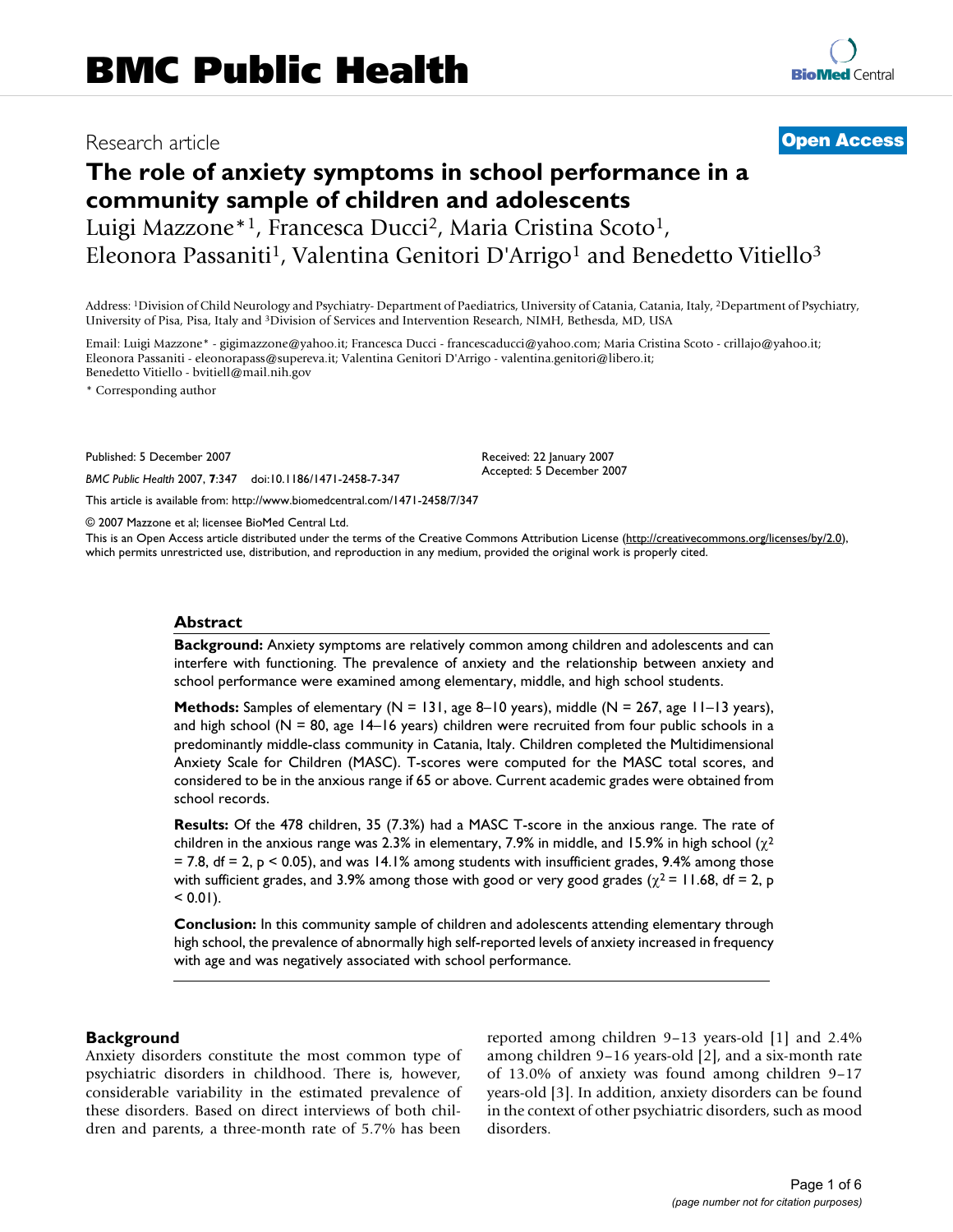Increasing attention in recent years has been given to "sub-threshold anxiety," namely anxiety which is below the clinical threshold. Indeed, variation of anxiety symptomatology within populations can be better captured using a spectrum approach according to which anxiety is viewed as a continuum of severity encompassing normal as well as pathological behaviour, rather than a disorder based on an arbitrarily derived threshold [4,5].

Anxiety symptoms are extremely common in childhood and adolescence, and can negatively interfere with general well-being, social life, academic performance, and development of social skills [6-12]. Anxiety symptoms are associated with impairment of memory and cognitive functions [13-15], and can contribute to poor school performance and academic failure [16-18], which can, in turn, lead to further psychiatric disturbances [19-21]. Anxiety seems to be an especially important correlate of school failure for girls, whereas disruptive behavioural disorders are more important in males [22]. Anxiety symptoms have been shown to be an important cause of school failure also among males [22,23], and the relative strength of anxiety versus disruptive behavior could be a predictor of boys' and girls' school failure [22]. While poor school performance can result from excessive anxiety, it can also be itself the cause of anxiety, low selfesteem, and other affective symptoms, thus creating a selfmaintaining cycle [24,25,25-27].

The available data on the link between anxiety and impaired school performance come mainly from clinically referred samples or from surveys of children who had experienced academic failure [21]. Little is known, however, of the possible association between high levels of anxiety symptoms and academic achievement in the community. The main aim of the present study was to evaluate the presence of anxiety symptoms in relation to academic performance in a community sample of children and adolescents attending elementary through high school in a middle-class, urban setting in Sicily, Italy. In order to ensure ecological validity, academic performance was measured with the current actual grades from the school records.

More specifically, the study examined a) the levels of selfreported anxiety symptoms in children and adolescents across different developmental ages (8–16 years) from elementary school through high school and b) the possible association between self-reported anxiety symptoms and school performance. Based on previous reports, it was hypothesized that anxiety would be more prevalent in adolescence than in childhood, and that greater anxiety would be associated with poorer academic achievement.

# **Methods**

#### *Sample*

Children (age 8–16 years) were recruited from four public schools, including two elementary schools, one middle school, and one high school in a predominantly middleclass urban community in Catania, Sicily (Italy). There were no differences in socio-economic status among the three groups of students. All subjects were Italians. All the contacted schools agreed to participate in the study. The study was approved by the educational board of each school. Overall, 75% of parents of eligible students agreed to participate and all of them gave written informed consent for their children. Only 85% of the high school students returned a completed rating scale. Therefore, the overall final sample consisted of 478 children, age 8–16 years, 222 males (46.3%) and 256 females (53.6%).

The sample included the following three groups according to school level and age:

1) Elementary School ( $N = 131$ , age 8–10 years)

2) Middle School ( $N = 267$ , age 11-13 years)

3) High School (N = 80, age 14–16 years)

The data were collected between October 2003 and March 2004

#### *Assessment*

Self-reported anxiety symptoms were assessed using the Multidimensional Anxiety Scale for Children (MASC). This is a 39-item 4-point Likert-style self-report scale with well documented psychometric properties [28]. The MASC is divided into four subfactors: 1) Physical Symptoms, which is further subdivided into two domains exploring respectively tense/restless and somatic/autonomic symptoms; 2) Harm Avoidance, which is further subdivided into two domains exploring anxious coping and perfectionism respectively; 3) Social Anxiety, which is further subdivided into two domains evaluating humiliation/rejection and performance fears, and 4) Separation Anxiety.

The MASC was administered in school to groups of 25 or fewer students. To minimize the influence of individual differences in reading ability, the items were read aloud by an examiner prior to each student completing the questionnaire on her/his own. The examiner was available during the group administration to answer any requests for clarification from the children and to ensure that each child worked independently on her/his questionnaire.

School performance was measured according to the overall grade for each child reported in the official school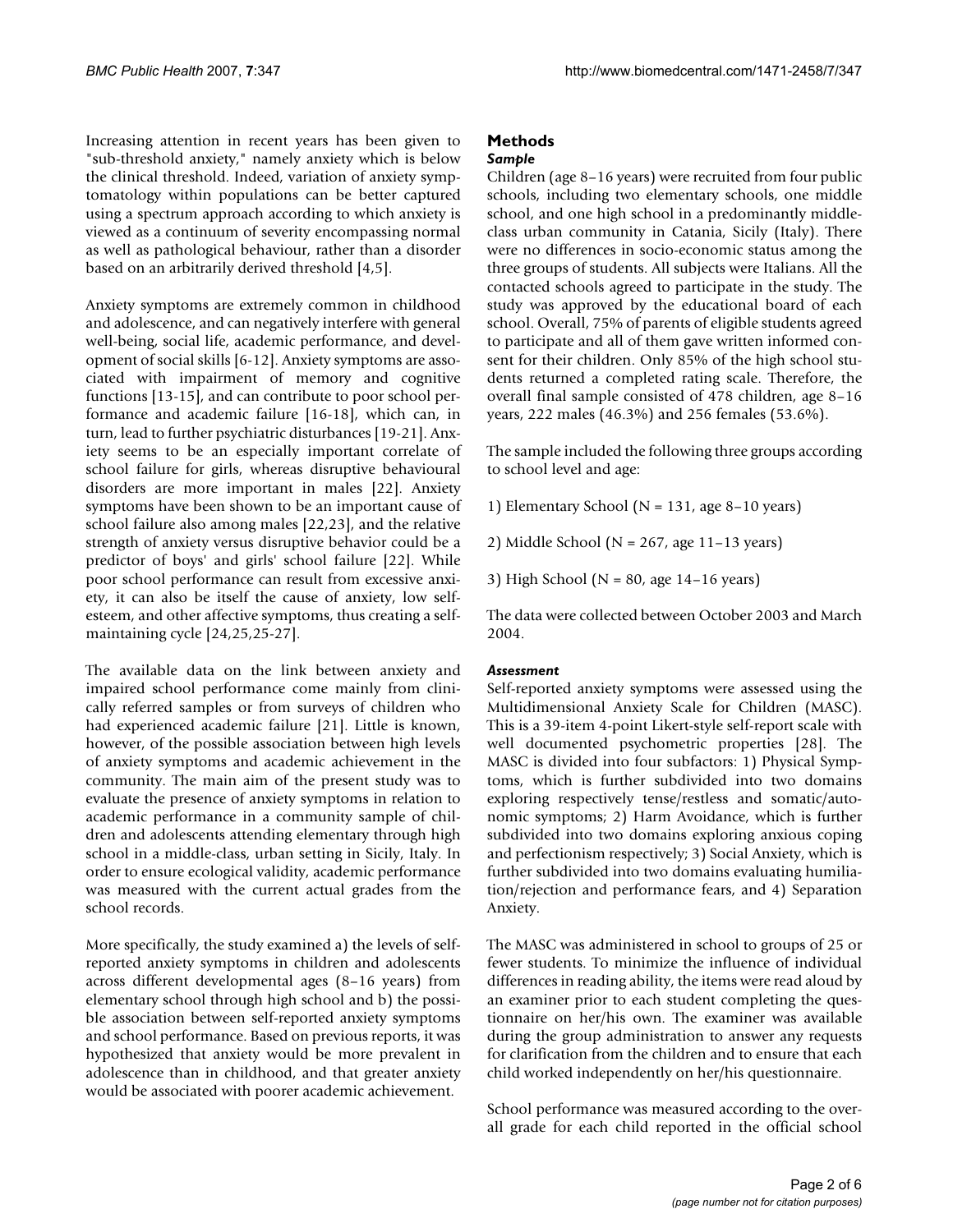record at the end of the second quarter of the academic year (ending in March).

Grades were based on a 10-point scale:

1 Very good ( $\geq 8/10$ )

2 Good (= 7/10)

3 Sufficient (= 6/10)

4 Insufficient (<6/10)

The teachers' judgment was not taken into account; the global rating for each student was derived from the mean of grades reached in each subject.

## *Data Analysis*

The MASC total and subfactor raw scores were converted into standard T-scores using the MASC Profile forms for males and for females [25]. T-scores are standard scores with a mean of 50 and a standard deviation of 10. A total MASC T-score equal to or higher than 65 is considered in the anxious range [28]. The  $\chi^2$  test was applied to analyses of categorical data, such as rates of children with a clinically significant level of anxiety (MASC  $\geq$  65) and the association between rates of abnormal anxiety and school grades. Continuous variables (MASC total and subfactor scores) were compared across categorical variables using Student's t-test or Analysis of Variance (ANOVA). When the omnibus ANOVA was significant, post-hoc contrasts between pair of groups (Tukey-Kramer HSD) were conducted.

All statistical analyses were conducted on JMP software. A P value of < .05 was used as the threshold for statistical significance. Bonferroni corrections were applied to p's when multiple comparisons were made.

## **Results**

#### *Demographics and Anxiety Scores*

The demographic characteristics of students and their MASC scores are presented for the elementary, middle and high school participating students in Table 1. Female/ male ratios were close to 1 in both elementary  $(M/F = 65/$ 66) and high schools groups ( $M/F = 41/39$ ), whereas more females were present in the middle school group  $(M/F = 116/151)$ . Mean age was  $10.49 \pm 0.95$  in the elementary school (age range: 8–10 years),  $12.59 \pm 1.07$  in middle school (age range: 11–13 years) and  $14.07 \pm 0.89$ in high school (age range: 14–16 years).

MASC total scores did not differ significantly among elementary, middle, and high school students (Table 1). Significant differences among these three groups were found only in two MASC subfactors: physical symptoms (ANOVA,  $p = 0.018$ ) and separation/panic ( $p = 0.048$ ). Direct contrasts between groups revealed that physical symptoms scores were higher among middle school students than the other two groups. The separation/panic score was lowest among elementary school students, intermediate among middle school students and highest among high school students (Table 1). Gender differences were not found in the MASC total scores (elementary school:  $p = 0.70$ ; middle school:  $p = 0.55$ ; high school:  $p$ = 0.10) in any groups of students as expected since the Tscores were age- and gender-adjusted.

#### *Self-reported anxiety symptoms scores in the pathological range*

Using the standard MASC cut-off of  $\geq 65$  in the whole sample, 35 subjects (7.3%) had a pathological level of anxiety and the rate increased from  $2\%$  (N = 3 out of 131) in the elementary school group to  $7.8\%$  (N = 21 out of 267) in the middle school group and 13.0% ( $N = 11$  of 80) in the high school group ( $\chi^2$  = 7.8, df = 2, p < 0.05). There were no gender differences in the rates of abnormal scores (7.8% among males and 8.0% among females).

**Table 1: Anxiety symptoms in elementary, middle, and high school students. MASC total and subfactor T- scores (mean ± SE) are compared among the three groups of students.**

|                          | Elementary School (E) | Middle School (M) | High School (H)  |      | <b>ANOVA</b> | Post-hoc contrasts        |
|--------------------------|-----------------------|-------------------|------------------|------|--------------|---------------------------|
|                          |                       |                   |                  | F    | P            |                           |
| N                        | 131                   | 267               | 80               |      |              |                           |
| <b>Males</b>             | 65                    | 116               | 4 <sub>1</sub>   |      |              |                           |
| Age (mean $±$ SD)        | $10.49 \pm 0.95$      | $12.59 \pm 1.07$  | $14.07 \pm 0.89$ |      |              |                           |
| <b>MASC Total</b>        | $48.20 \pm 0.89$      | $48.95 \pm 0.62$  | $50.07 \pm 1.15$ | 0.8  | 0.439        |                           |
| <b>Physical Symptoms</b> | $50.32 \pm 0.87$      | $53.77 \pm 0.61$  | $51.44 \pm 1.12$ | 5.6  | 0.003        | $M>E: M > H:H = E$        |
| <b>Harm Avoidance</b>    | $41.03 \pm 0.84$      | $41.53 \pm 0.59$  | $41.56 \pm 1.09$ | 0.12 | 0.880        |                           |
| <b>Social Anxiety</b>    | $52.36 \pm 0.86$      | $52.73 \pm 0.60$  | $53.83 \pm 1.15$ | 0.56 | 0.571        |                           |
| <b>Separation/Panic</b>  | $45.90 \pm 0.87$      | $48.59 \pm 0.61$  | $50.05 \pm 1.13$ | 4.9  | 0.008        | $M>E$ ; $M = H$ ; $H > E$ |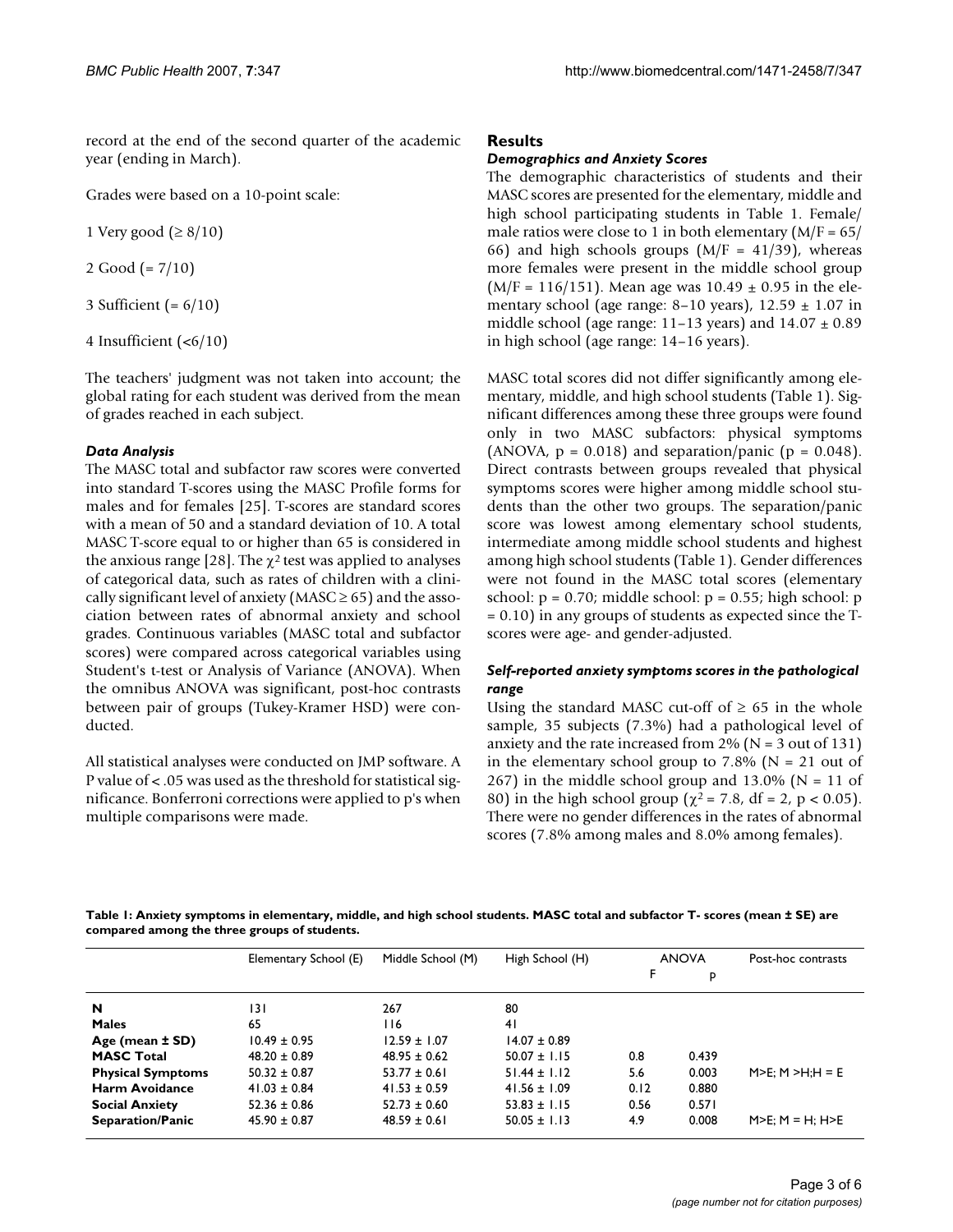#### *Relationship between self-reported anxiety symptoms and school performance*

There was a statistically significant association between having a MASC total score in the anxious range (i.e., Tscore  $\geq 65$ ) and poorer academic grades (Table 2). In the whole sample, children with a MASC total score above 65  $(N = 35)$  were more likely to have insufficient school grades (37%) than children with a "non-anxious" score below 65 (18%). This trend was observed within each group of students. More specifically, among elementary students, two out of the three subjects with self-reported anxiety symptoms scores in the anxious range had insufficient grades. In the middle school group, 13 out of the 21 subjects (62%) with self-reported anxiety symptoms scores in the anxious range had insufficient grades.

Finally, among high school students, all subjects with selfreported anxiety symptoms scores in the anxious range except for one (10/11) had a poor school performance. Across the entire sample,  $14.1\%$  (N = 13) of the 92 children with insufficient grades had a MASC total T-score ≥ 65, as compared to 9.4% ( $N = 12$ ) of the 128 children with sufficient grades and  $3.0\%$  (N = 10) of the 258 with good or very good grades ( $\chi^2$  = 11.68, df = 2, p < 0.01).

Although subjects with an abnormal level of self-reported anxiety symptoms were more likely to have insufficient grades, there was no association between MASC total scores and school performance (ANOVA: elementary school: df = 2, F =  $0.38$ , P =  $0.76$ ; middle school: df = 2, F  $= 0.37$ , P = 0.76; high school: df = 2, F = 0.68, P = 0.56).

## **Discussion**

The results of this study, which utilized a community sample of students 8–16 years old, provide evidence of a statistically significant association between high levels of self-reported anxiety symptoms and poor academic performance among students 8–16 years of age. Children with MASC scores considered in the anxious range (i.e., equal or above 65) were more likely to have school grades in the insufficient range (37.1%) than children with scores of 65 or below (17.9%). Our results are in line with those of two previous longitudinal studies [17,29].

Ialongo et al. (1994) found that self-reported anxious symptoms have a significant impact on academic functioning in terms of reading achievement. Grover R et al. (2006) found that highly anxious children were significantly more likely to score lower on measures of academic achievement.

The relationship between self-reported anxiety symptoms and school performance is complex and results from heterogeneous interactions among several factors that include socio-economic status, familiar influences, and individual affective and cognitive profile. School difficulties can be a cause or consequence of affective symptoms and this bi-directional relationship contributes to the maintenance of anxiety and might lead to poor adaptation as well as psychopathologic risk [30-32]. The main implication of these findings is that greater attention should be paid to anxiety symptoms in children and adolescents who are not performing well in school.

Interestingly, in our study, subjects with poor school performance did not display, as a group, a level of selfreported anxiety symptoms (MASC total score) higher than subjects with better academic grades. This result might indicate that anxiety interferes with school functioning only when an abnormal anxiety level is reached, whereas within the "normal" range, being more anxious does not automatically imply worse school functioning and indeed may to a certain extent be motivating and enhancing to academic performance [33]. Of note, the mean MASC total scores were similar across the three groups of students (elementary, middle, and high school), which was expected given the application of age and gender norms to the data. Nevertheless, our data showed that the proportions of subjects with scores in the anxious range (MASC total score  $\geq 65$ ) increased with age. Only 2% of elementary school students had an abnormal level of self-reported anxiety, as compared with 7.8% and 13% of middle and high school students respectively. This result is consistent with the onset of common anxiety disorders, such as social phobia and generalized anxiety disorder, which are more likely to occur during adolescence than in childhood and adulthood [34]. Interestingly, our

**Table 2: Relationship between School Performance and Anxiety Level**

| School Performance <sup>a</sup> |    | Anxious range $MASC^b \ge 65$ |       | Normal Range $MASCb < 65$ | All |        |
|---------------------------------|----|-------------------------------|-------|---------------------------|-----|--------|
|                                 | N  | $(\%)$                        | N     | (%)                       | N   | (100)  |
| Insufficient                    | 13 | (37.1)                        | 79    | (17.9)                    | 92  | (19.3) |
| Sufficient                      | 12 | (34.3)                        | I I 5 | (26.0)                    | 127 | (26.6) |
| Good - Very Good                | 10 | (28.6)                        | 248   | (56.1)                    | 258 | (54.1) |
| All                             | 35 | (100)                         | 442   | (100)                     | 477 | (100)  |

a. Based on official school grades: a grade of <6 is insufficient, 6 is sufficient, and >6 is good or very good.

b. MASC Total T score.

 $\chi^2$  = 11.68, df = 2, p < 0.01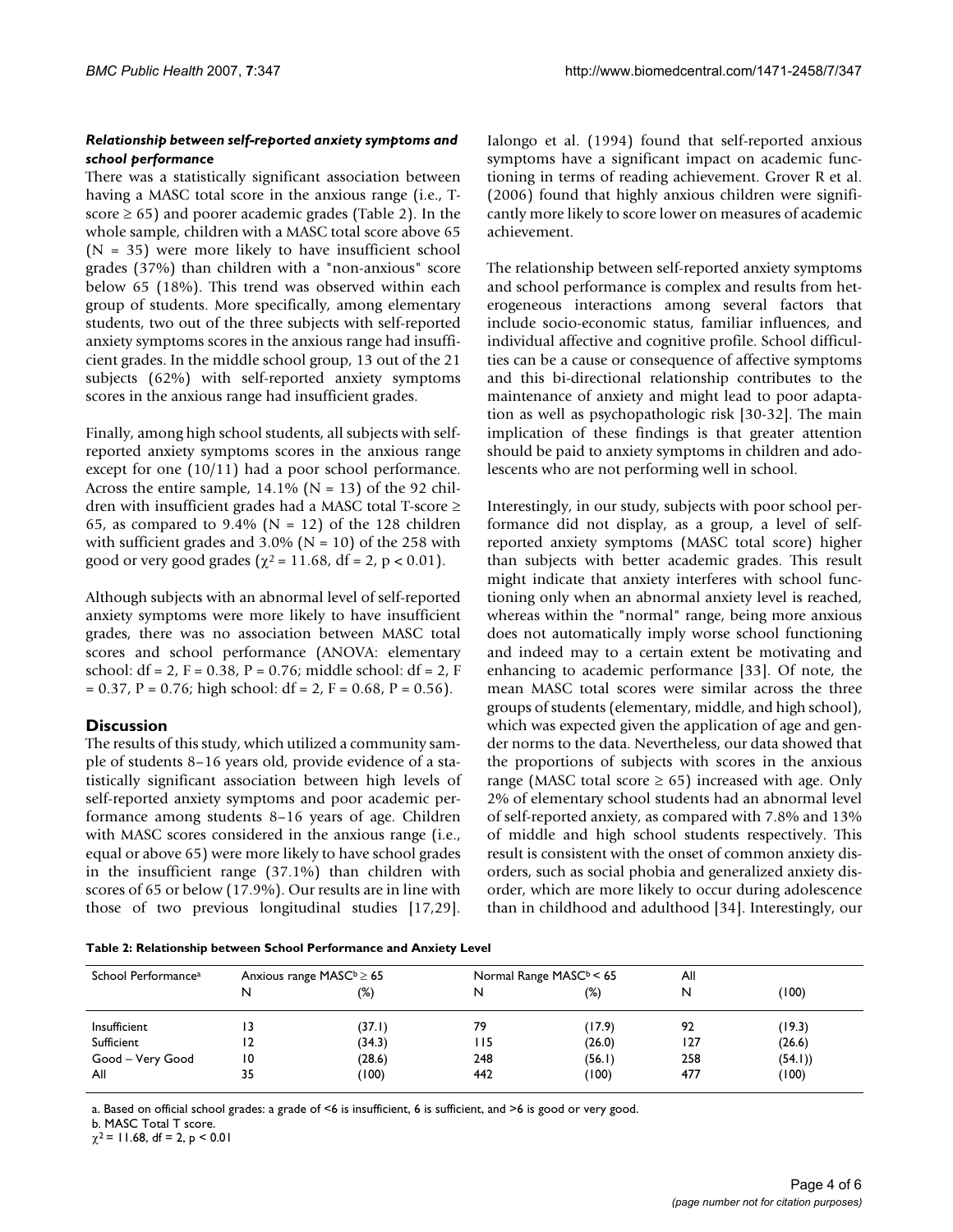estimates of proportions of participants with anxiety above the clinical threshold (MASC total score  $\geq$  65) are in the same range as the prevalence of anxiety disorders reported in several epidemiological studies that have used semi-structured/structured interviews rather than selfreported symptoms [3,35]. However, our results should not be compared to those of epidemiological studies because MASC cannot be used to infer formal psychiatric diagnosis.

Anxiety is not the only psychiatric disorder that is associated with impairment of school performance. In the United States, subjects with any psychiatric disorder account for 14.2% of high school dropouts and 4.7% of college dropouts [12]. A wide range of psychiatric disorders appear to underlie this association including depression [36], anxiety disorders [37,38]; obsessive-compulsive disorder [39], attention deficit hyperactivity disorder [40,41], and conduct disorders [38]. Consistent with gender differences in prevalence of internalizing and externalizing disorders, conduct disorders appear to be a major cause of school impairment among males, while anxiety disorders are more important among females [12].

Comparing the two genders for anxiety symptoms, we found that the level of social-phobic and physical symptoms were higher in females than males among students from high and, to lesser extent, middle schools. In contrast, no gender differences were found among primary school students. Our results are in line with previous studies of adolescents that reported higher social anxiety and physical symptoms among females [42,43]. Although this is not a longitudinal study, the comparison among the three different age-groups might, to some extent, inform on the course of anxiety symptoms across the lifespan. Keeping this in mind, our findings suggest that differences in frequencies of social anxiety and physical symptoms between the two genders are likely to appear mainly during adolescence. This result might be explained considering the important hormonal changes that occur in males and females during puberty. Indeed, estrogens have been reported to influence anxiety/social phobic symptoms [44,45] and are very likely to contribute to the development of gender differences in anxiety symptoms.

Results from the current report should be interpreted in the context of several important limitations. The study sample, although representative of the community from which it was drawn, may not necessarily be representative of the general population. The data collected were limited to self-rated anxiety and did not include a comprehensive assessment of other possible symptoms of behavioural or emotional disturbances, such as conduct problems, mood disorders, or substance abuse. The limitation of self-report data is particularly important for the assessment of anxiety among primary school students, because correspondence between informants (parents, children, and teachers) has been found to be consistently low in this age-range. Family socio-economic status was not formally assessed, even though the community where the study was conducted was quite homogeneous and predominantly middle-class. Finally, longitudinal data are necessary to correctly evaluate the development of anxiety symptoms and their consequences during the life-span.

## **Conclusion**

In conclusion, this study showed that the prevalence of anxiety symptoms increased with age and that high levels of anxiety were negatively associated with school performance in a community sample. Studies to evaluate whether successful resolution of anxiety symptoms result in improved school performance are warranted.

## **Competing interests**

The author(s) declare that they have no competing interests.

## **Authors' contributions**

LM designed the study, collected the data, performed statistical analysis and drafted the manuscript.

MCS, EP and VGD, collected the data and assisted in design of the study.

FD and BV commented and participated in the interpretation of data.

All authors read and approved the final manuscript.

#### **Acknowledgements**

The authors thank the following public schools: "Istituto Comprensivo Giuseppe Recupero" (elementary and middle schools), "Istituto Comprensivo Bruno Monterosso" (middle school), and "Istituto Comprensivo De Amicis" (high school) for their support with the questionnaires. Finally, the authors are grateful to Benjamin C. Gunter (Division of Child & Adolescent Psychiatry, Columbia University & New York State Psychiatric Institute, New York, NY, USA) for providing editorial support for the final draft of the manuscript.

#### **References**

- Costello EJ, Angold A, Burns BJ, Stangl DK, Tweed DL, Erkanli A, Worthman CM: **[The Great Smoky Mountains study of youth.](http://www.ncbi.nlm.nih.gov/entrez/query.fcgi?cmd=Retrieve&db=PubMed&dopt=Abstract&list_uids=8956679) [Goals, design, methods, and the prevalence of DSM-III-R dis](http://www.ncbi.nlm.nih.gov/entrez/query.fcgi?cmd=Retrieve&db=PubMed&dopt=Abstract&list_uids=8956679)[orders.](http://www.ncbi.nlm.nih.gov/entrez/query.fcgi?cmd=Retrieve&db=PubMed&dopt=Abstract&list_uids=8956679)** *Arch Gen Psychiatry* 1996, **53:**1129-1136.
- 2. Costello EJ, Mistillo S, Erkanli A, Keeler G, Angold A: **[Prevalence](http://www.ncbi.nlm.nih.gov/entrez/query.fcgi?cmd=Retrieve&db=PubMed&dopt=Abstract&list_uids=12912767) [and development of psychiatric disorder in childhood and](http://www.ncbi.nlm.nih.gov/entrez/query.fcgi?cmd=Retrieve&db=PubMed&dopt=Abstract&list_uids=12912767) [adolescence.](http://www.ncbi.nlm.nih.gov/entrez/query.fcgi?cmd=Retrieve&db=PubMed&dopt=Abstract&list_uids=12912767)** *Arch Gen Psychiatry* 2003, **60:**837-844.
- 3. Shaffer D, Fisher P, Dulcan MK, Davies M, Piacentini J, Schwab-Stone ME, lahey BB, Bourdon K, Jensen JS, Bird HR, Canino G, Regier DA: **The NIMH Diagnostic Interview Schedule for Children Ver[sion 2.3 \(DISC-2.3\): description, acceptability, prevalence](http://www.ncbi.nlm.nih.gov/entrez/query.fcgi?cmd=Retrieve&db=PubMed&dopt=Abstract&list_uids=8768346) rates, and performance in the MECA Study. Methods for the Epidemiology of Child and Adolescent Mental Disorders [Study.](http://www.ncbi.nlm.nih.gov/entrez/query.fcgi?cmd=Retrieve&db=PubMed&dopt=Abstract&list_uids=8768346)** *J Am Acad Child Adolesc Psychiatry* 1996, **35:**865-877.
- 4. Dell'Osso L, Saettoni M, Papasogli A, Rucci P, Ciapparelli A, Di Poggio AB, Ducci F, Hardoy C, Cassano GB: **[Social anxiety spectrum:](http://www.ncbi.nlm.nih.gov/entrez/query.fcgi?cmd=Retrieve&db=PubMed&dopt=Abstract&list_uids=11960083)**